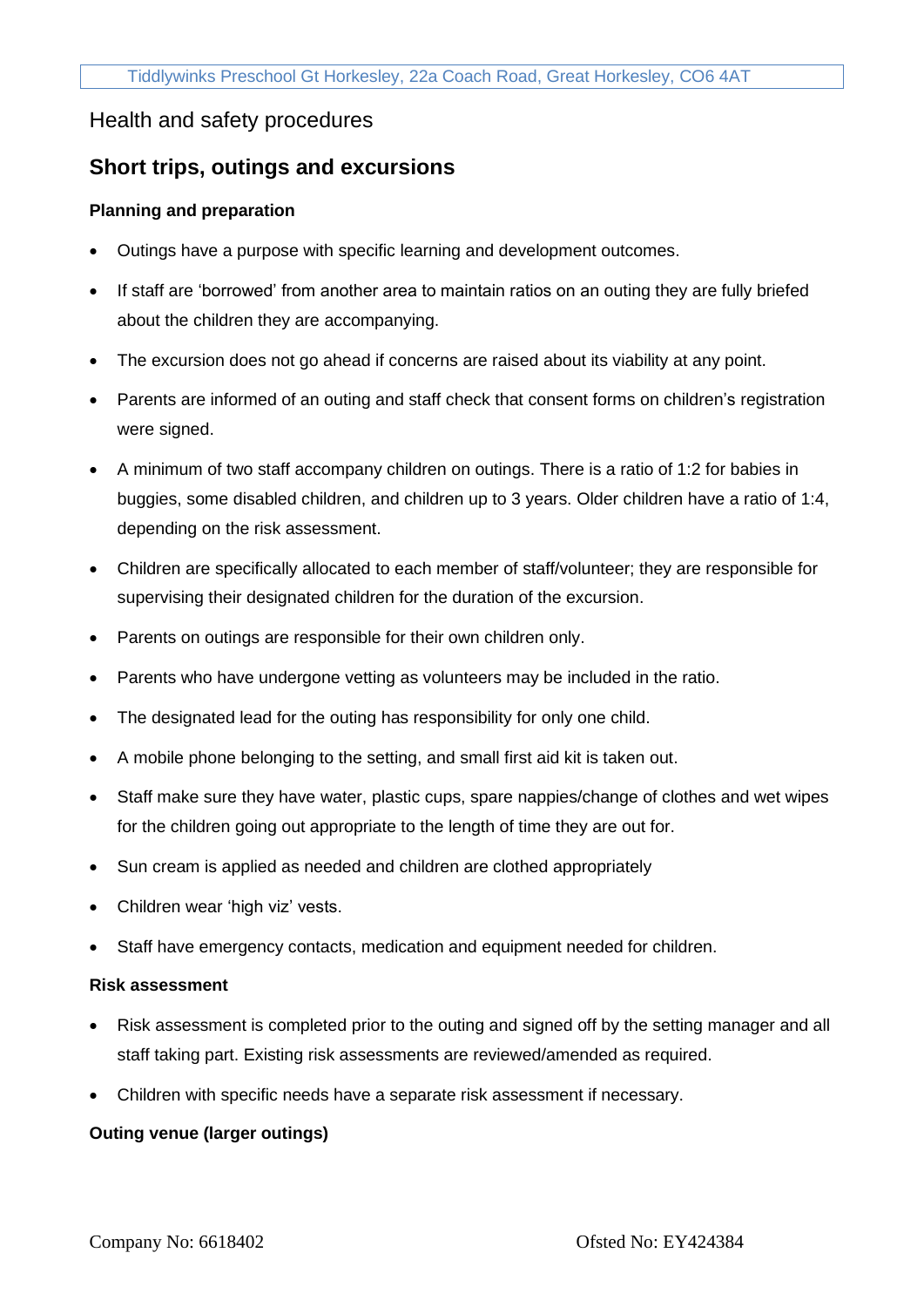• Venues used regularly are 'risk assessed' and an initial pre-visit is made to look at the health and safety aspects. If pre-visits cannot be made, risk assessment is achieved by calling the venue and asking for their risk assessment.

#### **Transport**

- If coach hire is required for an outing, only reputable companies are used.
- The setting manager ensures that seat belts are provided on the coach and that booster seats and child safety seats are used as appropriate to the age of the children.
- The maximum seating capacity of the coach or minibus is not exceeded.
- Contracted drivers are not counted in ratios.
- Public transport should always be ratio of 1-2 (unless agreed with the setting manager).

#### **Where transport is provided by the setting**

- Records are kept including insurance details and a list of named drivers.
- Drivers using their own transport should have adequate insurance cover.

#### **Forest School and Beach School sessions (not on site)**

- A separate risk assessment is conducted, and Forest/Beach School standard procedures are followed.
- The sessions always have a level 3 trained forest school or beach school practitioner.

#### **Farm and zoo visits**

Staff are aware of the risks posed by infections such as E.coli being contracted from animals. They are also aware of toxic substances used on farms that could be hazardous to health. Staff are vigilant of the natural dangers presented by a farm or zoo visit and conduct a risk assessment prior to the visit.

- The venue is contacted in advance of the visit to ensure no recent outbreaks of E.coli or other infections. If there has been an outbreak the visit will be reviewed and may be postponed.
- **EXE** Hands are washed and dried thoroughly after touching an animal.
- Nothing is consumed whilst going round the farm. Food is eaten away from animals, after thoroughly washing hands.
- **•** Children are prevented from putting their faces against animals or hands in their own mouths.
- **EXTE:** If animal droppings are touched, hands are washed and dried immediately.
- **•** Shoes are cleaned and hands washed thoroughly as soon as possible on departure.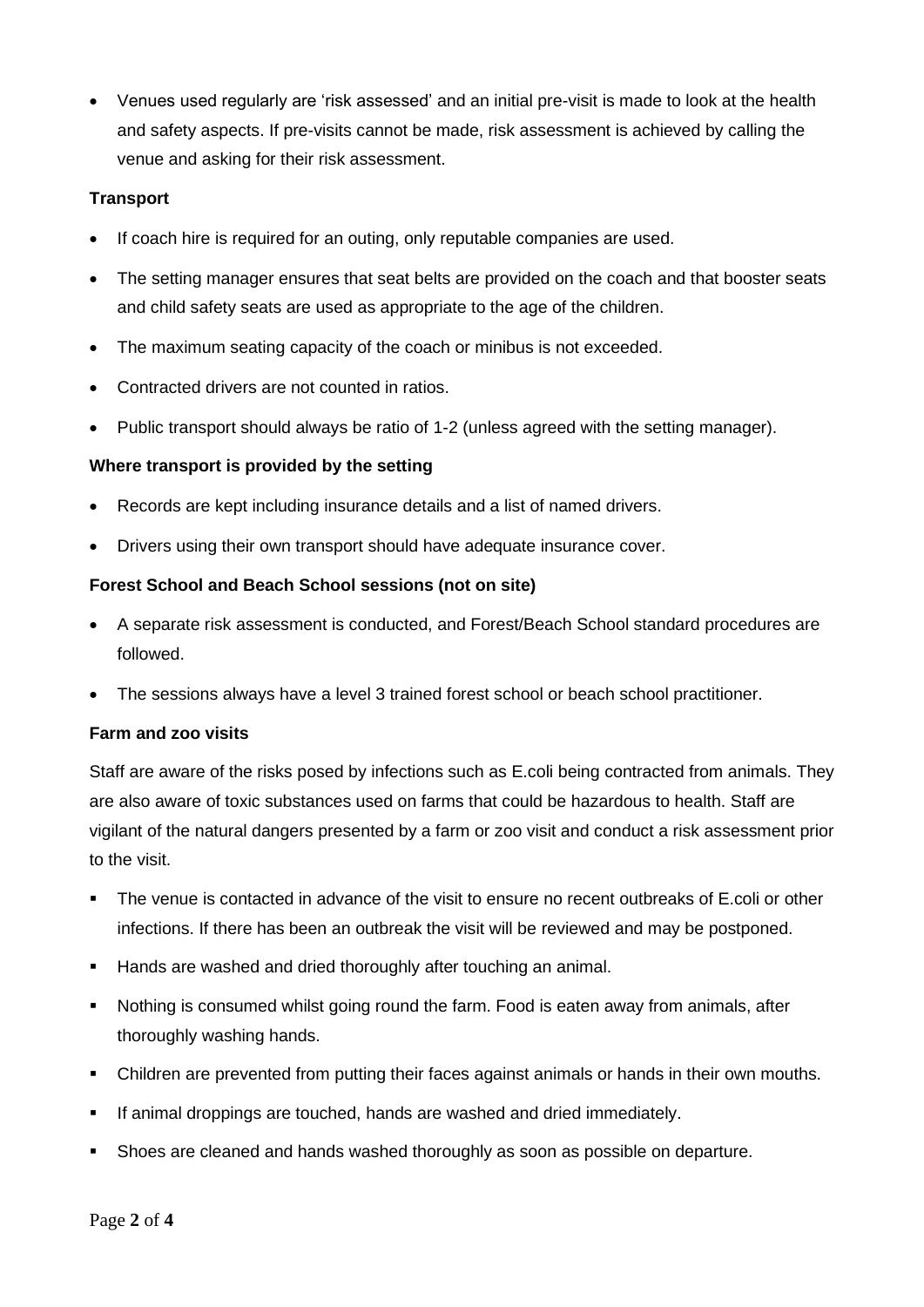- Staff or volunteers who are or may be pregnant, should avoid contact with pregnant ewes and may want to consult their own GP before the visit.
- **EXT** Farmers have a responsibility to ensure that hand washing and drying facilities are available and are suitably located, that picnic areas are separate and clean, and that all other health and safety laws are fully observed.

For further guidance, refer to the insurance provider.

### **Larger outings checklist**

There is an identified lead person for the outing.

- the outing has an educational purpose and has been agreed with the setting manager.
- Risk assessments completed/updated and shared with every staff, student/volunteer accompanying the children.
- Staff understand the potential risks when they are out with children and takes all reasonable measures to remove minimise risks.
- Bouncy castles and similar attractions are not accessed by children on an excursion.
- The designated lead practitioner is the last to leave the venue, or transport being used.
- The designated lead conducts a 'safety sweep' before during and after the outing.

# **Further guidance**

Daily Register and Outings Record (Early Years Alliance 2021)

Good Practice in Early Years Infection Control (Pre-school Learning Alliance 2009)

Not on my Watch! (Early Years Alliance 2018)

Preventing Accidents to Children on Farms (Health and Saf

This policy was adopted at a directors

Tiddlywinks Preschool

meeting of

Held on (date)

Page **3** of **4**